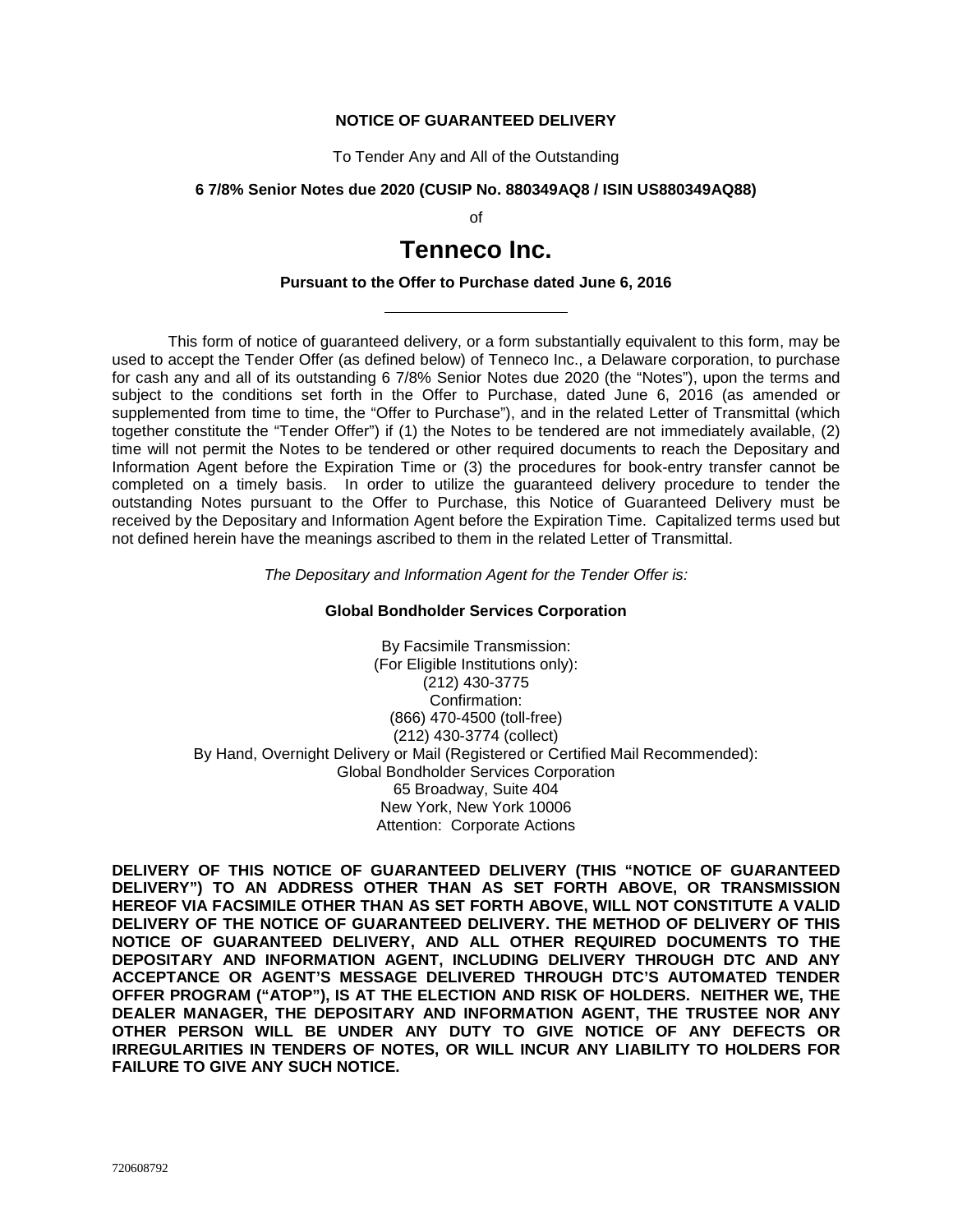This Notice of Guaranteed Delivery is not to be used to guarantee signatures. If a signature on a Letter of Transmittal is required to be guaranteed by an Eligible Institution under the instructions thereto, such signature guarantee must appear in the applicable space provided in the signature box on the Letter of Transmittal.

The guarantee on page 4 must be completed.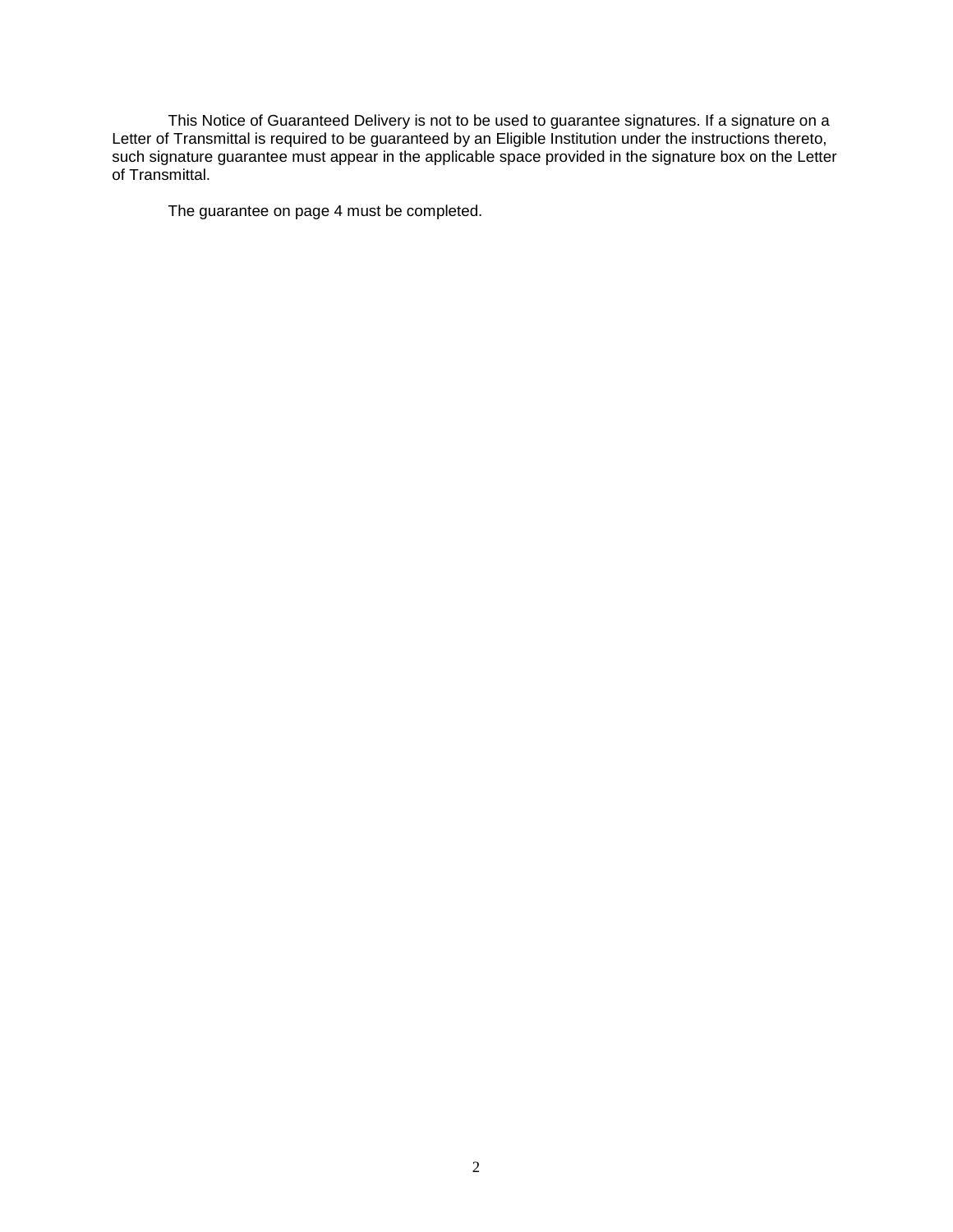# **Ladies and Gentlemen:**

The undersigned hereby tenders to Tenneco Inc., a Delaware corporation (the "Company"), upon the terms and subject to the conditions set forth in the Offer to Purchase, dated June 6, 2016 (as amended or supplemented from time to time, the "Offer to Purchase"), and in the related Letter of Transmittal (which together constitute the "Tender Offer"), receipt of which is hereby acknowledged, the aggregate principal amount of the Company's 6 7/8% Senior Notes due 2020 (the "Notes") indicated below pursuant to the guaranteed delivery procedure described under "Procedures for Tendering Notes— Guaranteed Delivery Procedures" in the Offer to Purchase. If ATOP is used, the DTC participant need not complete and physically deliver the Notice of Guaranteed Delivery. However, each Holder will be bound by the terms of the Tender Offer.

| Tenneco Inc. 6 7/8% Senior Notes Due 2020<br>(CUSIP NO. 880349AQ8 / ISIN US880349AQ88)                                                                                                                                               |                    |  |
|--------------------------------------------------------------------------------------------------------------------------------------------------------------------------------------------------------------------------------------|--------------------|--|
| <b>Principal Amount Being Tendered:*</b>                                                                                                                                                                                             |                    |  |
|                                                                                                                                                                                                                                      |                    |  |
|                                                                                                                                                                                                                                      |                    |  |
|                                                                                                                                                                                                                                      |                    |  |
|                                                                                                                                                                                                                                      |                    |  |
|                                                                                                                                                                                                                                      |                    |  |
|                                                                                                                                                                                                                                      |                    |  |
|                                                                                                                                                                                                                                      | (include zip code) |  |
|                                                                                                                                                                                                                                      |                    |  |
| Signature(s): <u>example and the set of the set of the set of the set of the set of the set of the set of the set of the set of the set of the set of the set of the set of the set of the set of the set of the set of the set </u> |                    |  |

Unless otherwise indicated and subject to the terms and conditions described in the Offer to Purchase, a Holder will be deemed to have tendered the entire aggregate principal amount represented by the Notes indicated. Notices of Guaranteed Delivery may be submitted only in principal amounts equal to minimum denominations of \$2,000 and integral multiples of \$1,000 in excess thereof. No alternative, conditional or contingent tenders will be accepted. Holders who tender less than all of their Notes must continue to hold Notes in the minimum denomination of \$2,000 principal amount.